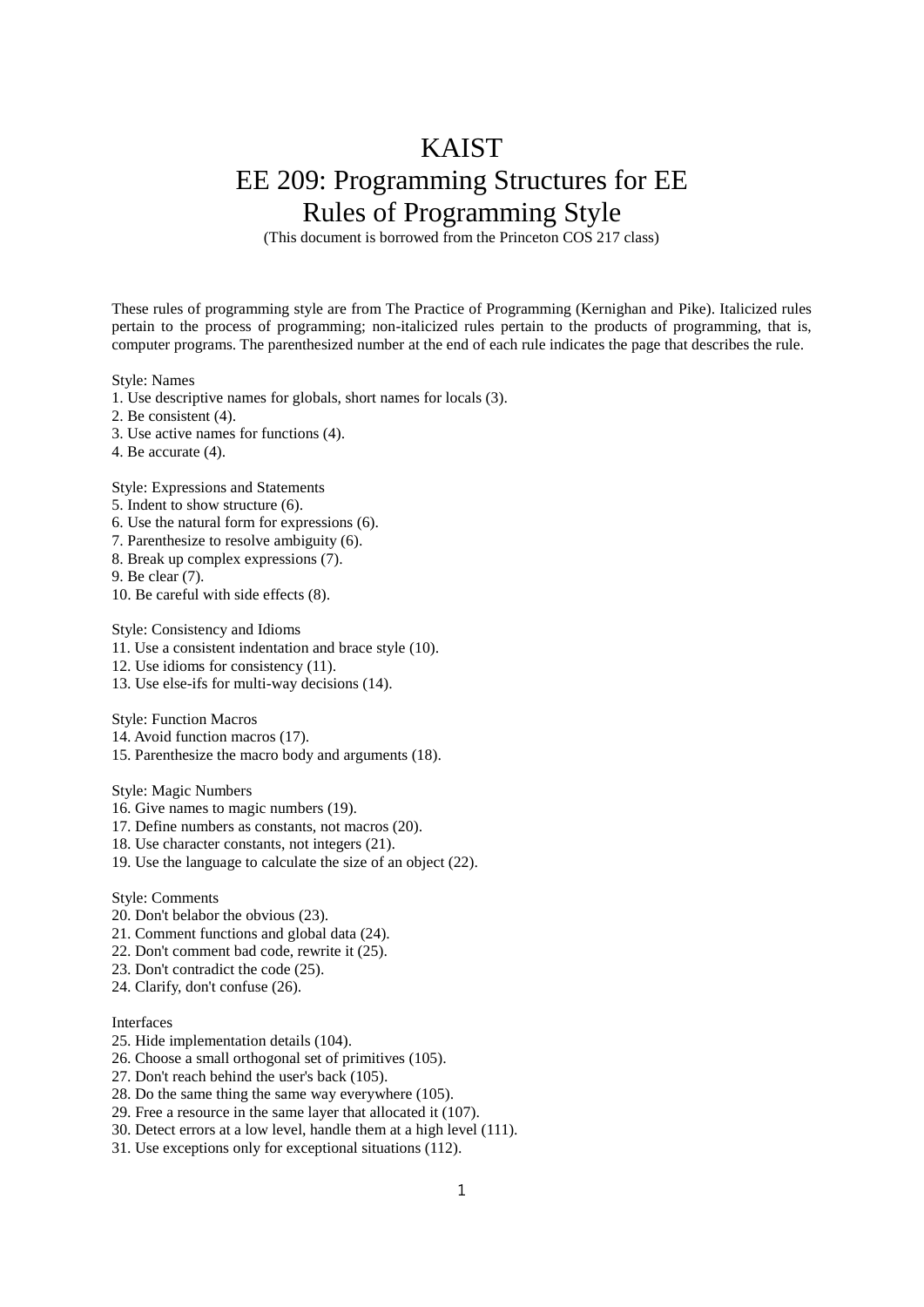## Debugging

- 32. Look for familiar patterns (120).
- 33. Examine the most recent change (120).
- 34. Don't make the same mistake twice (121).
- 35. Debug it now, not later (121).
- 36. Get a stack trace (122).
- 37. Read before typing (122).
- 38. Explain your code to someone else (123).
- 39. Make the bug reproducible (123).
- 40. Divide and conquer (124).
- 41. Study the numerology of failures (124).
- 42. Display output to localize your search (124).
- 43. Write self-checking code (125).
- 44. Write a log file (125).
- 45. Draw a picture (126).
- 46. Use tools (127).
- 47. Keep records (127).

Testing

- 48. Test code at its boundaries (140).
- 49. Test pre- and post-conditions (141).
- 50. Use assertions (142).
- 51. Check error returns (143).
- 52. Program defensively (142).
- 53. Test incrementally (145).
- 54. Test simple parts first (145).
- 55. Know what output to expect (146).
- 56. Verify conservation properties (147).
- 57. Compare independent implementations (148).
- 58. Measure test coverage (148).
- 59. Automate regression testing (149).
- 60. Create self-contained tests (150).

Performance

- 61. Automate timing measurements (171).
- 62. Use a profiler (172).
- 63. Concentrate on the hot spots (173).
- 64. Draw a picture (174).
- 65. Use a better algorithm or data structure (175).
- 66. Enable compiler optimizations (176).
- 67. Tune the code (176).
- 68. Don't optimize what doesn't matter (177).
- 69. Collect common subexpressions (178).
- 70. Replace expensive operations by cheap ones (178).
- 71. Unroll or eliminate loops (179).
- 72. Cache frequently-used values (179).
- 73. Write a special-purpose allocator (180).
- 74. Buffer input and output (180).
- 75. Handle special cases separately (181).
- 76. Precompute results (181).
- 77. Use approximate values (181).
- 78. Rewrite in a lower-level language (181).
- 79. Save space by using the smallest possible data type (182).
- 80. Don't store what you can easily recompute (183).

Portability

81. Stick to the standard (190).